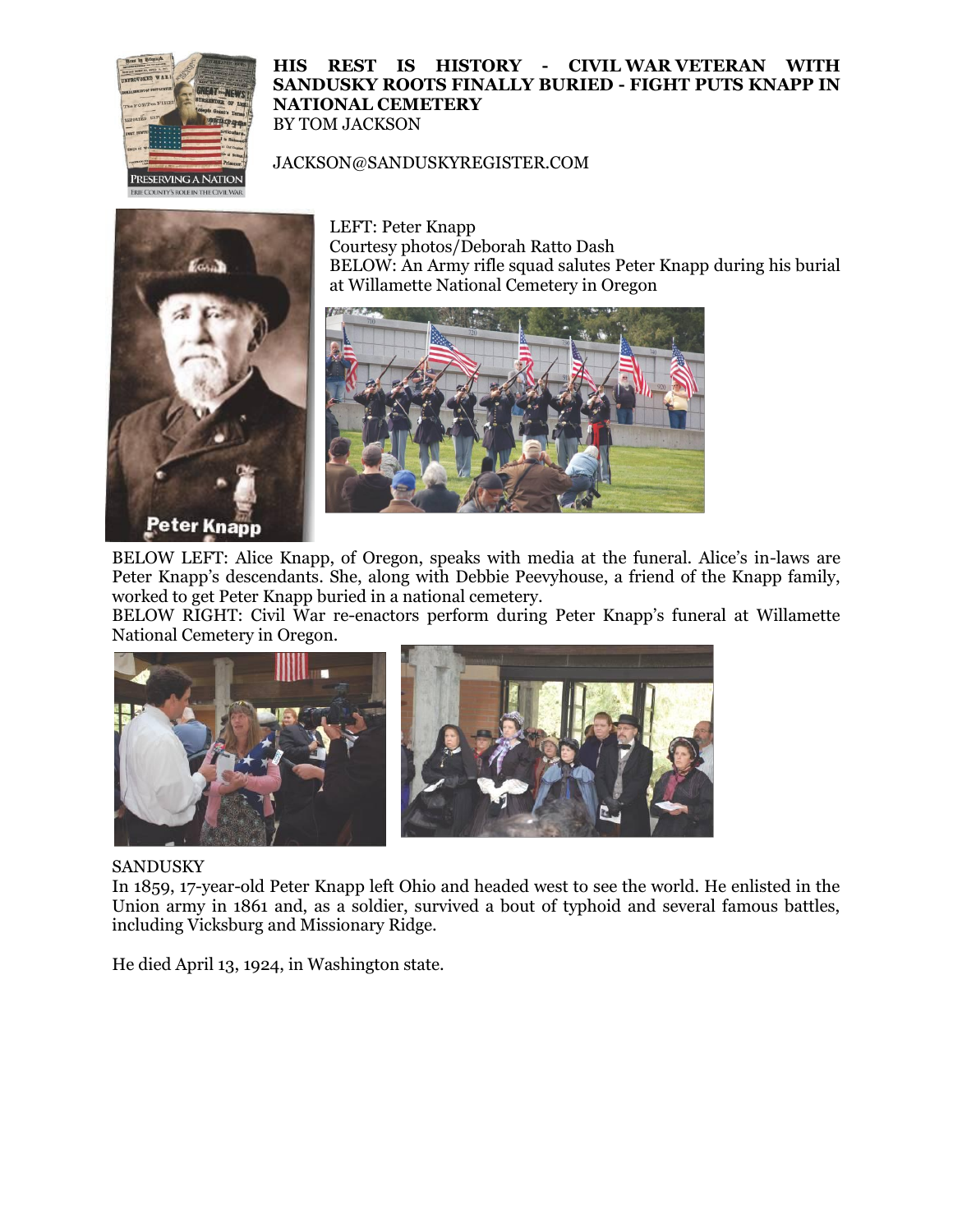

But the story doesn't end there.

Last week, Knapp's cremated remains were buried at Willamette National Cemetery in Oregon. He is the first Civil War veteran to be buried at that cemetery, and he may be the last Civil War veteran buried in the U.S.

As it turns out, Knapp was a Sandusky native — born here June 2, 1842. He was also party to some curious newspaper stories that caught the nation's attention about six decades after the end of the Civil War.

The stories featured Willis Meadows, 78, a Confederate veteran who in 1921 coughed up a bullet that had become lodged in his body during the battle of Vicksburg. The bullet remained in his body all those years, until Meadows suffered from a violent coughing fit that forced the projectile to pop right out of his mouth. The story made national headlines in 1921, according to a 2009 article in the Medford Mail Tribune, an Oregon newspaper.

When Knapp read the 1921 article about Meadows, he suspected he was the soldier who had shot Meadows. The two men made contact and soon became friends, according to the newspaper.

Fast forward to present day. A member of Knapp's family read the 2009 Mail Tribune article and showed it to Alice Knapp, of Oregon, whose in-laws are Peter Knapp's descendants. Alice, a genealogist, decided to learn more about him. When she contacted the Mail Tribune for help, the newspaper sent her Peter Knapp's obituary. But Alice wanted to know more.

Where was Peter Knapp buried? The obituary said he'd been cremated at Portland Crematorium, but no such business exists in Portland these days. Alice, ever the detective, phoned mortuaries in that city until she discovered the current business name: Wilhelm's Portland Memorial Funeral Home. "When I called them up, I asked them if they knew where he was buried," Alice said. "Actually, they said he was there. He was in their storage tower." "I called back later and asked if his wife was there, and they said yes," Alice said.

No one in the Knapp family had ever claimed the ashes of Peter Knapp or his wife, Georgianna, who died in 1930. Their ashes remained in storage for decades. Alice decided Knapp and his wife



should be honored with appropriate burials. It seemed logical to have him buried in a national cemetery, because he was a war veteran. She grew frustrated, of course, when federal officials demanded discharge papers for Knapp. Such papers hadn't been issued to Civil War veterans.

Debbie Peevyhouse, a friend of the Knapp family, jumped in to help.

Peevyhouse (pictured left) is founder of the California Medal of Honor Project, which marks the graves of Medal of Honor recipients in that state. Peevyhouse knows how to deal with federal cemetery bureaucrats, and she has many friends in